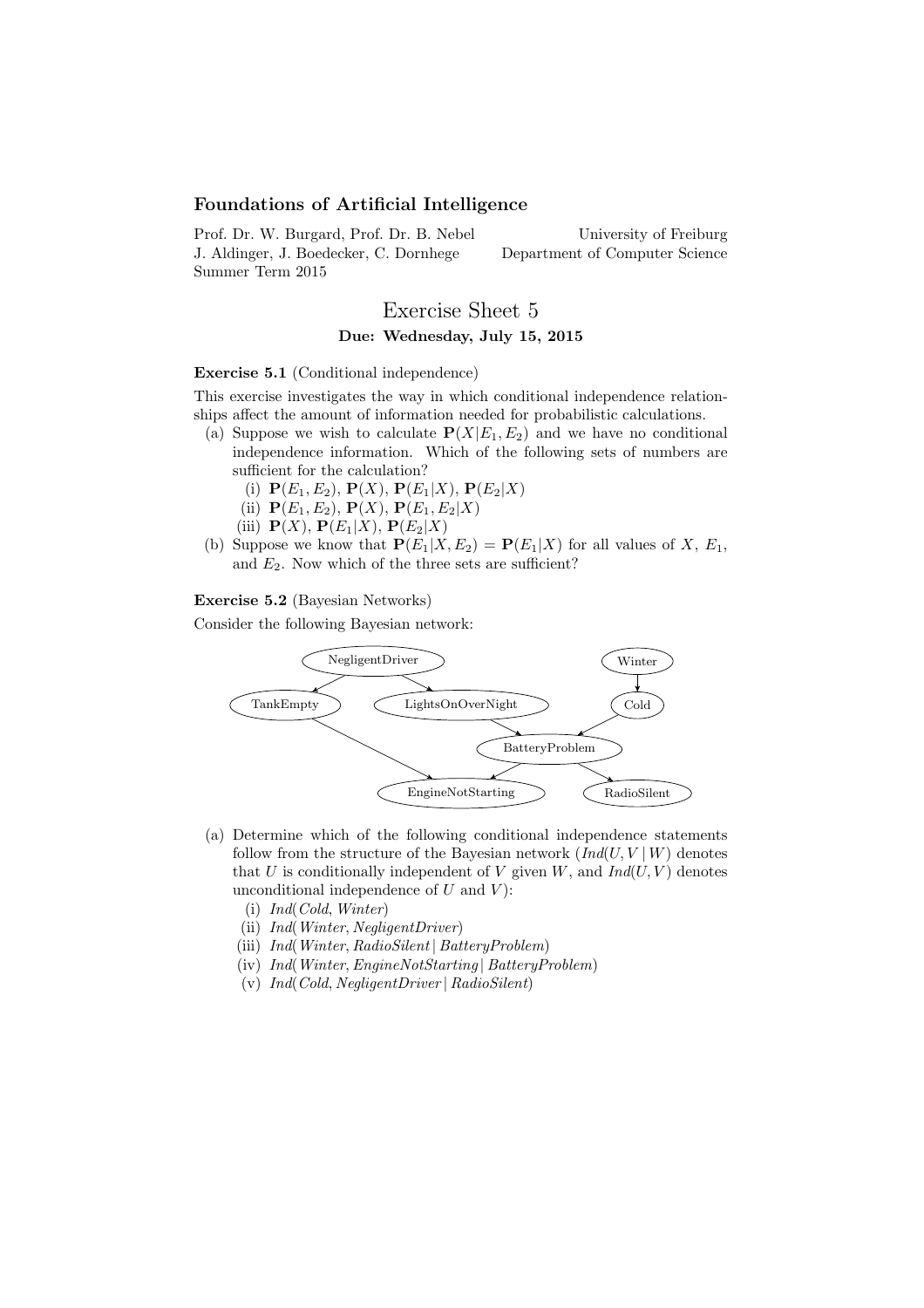(b) Compute  $P(EnqineNotStarting|Negative: \neg Cold)$ . The relevant entries in the conditional probability tables are given below:

> $P(LiahtsOnOverNiaht|NealiaentDiriver) = 0.3$  $P(LiahtsOnOverNiaht|\neg NealiaentDiriver) = 0.02$  $P(TankEmpty|Negative) = 0.1$  $P(TankEmbv|\neg NealiaentDiriver) = 0.01$  $P(Battery Problem | Cold, LightsOnOver Night) = 0.9$  $P(Battery Problem | Cold, \neg LightsOnOverNight) = 0.2$  $P(Battery Problem | \neg Cold, LightsOnOverNight) = 0.8$  $P(Battery Problem | \neg Cold, \neg LightsOnOverRight) = 0.01$  $P(EnqineNotStarting|BatteryProblem, TankEmpty) = 0.9$  $P(EnqineNotStarting|BatteryProblem, \neg TankEmpty) = 0.7$  $P(EnqineNotStarting | \neg BatteryProblem, TankEmpty) = 0.8$  $P(EngineeringNotStarting | \neg BatteryProblem, \neg TankEmpty) = 0.05$

#### Exercise 5.3 (Value iteration algorithm)

Consider the following grid world. The  $u$  values specify the utilities after convergence of the value iteration and  $r$  is the reward associated with a state. Assume that  $\gamma = 1$  and that an agent can perform four possible actions: North, South, East und West. With probability 0.7 the agent reaches the intended state, with probability 0.2 it moves to the right of the intended direction, and with probability 0.1 to the left.

|                           | $u = 8   u = 15   u = 12  $ |
|---------------------------|-----------------------------|
|                           | $u=2   r=2   u=10  $        |
| $u = 7   u = 16   u = 11$ |                             |

Which is the best action an agent can execute if he is currently in the center state of the grid world? Justify your answer. Which utility does the center state have?

#### Exercise 5.4 (Policy iteration algorithm)

Let  $\gamma = 0.5$  and let there be only the actions **East** and **West**. With probability 0.9 the agent reaches the intended state (or stays where he was, if the action would move him out of the grid), and with probability 0.1 he moves in the opposite direction. The reward in the three western states is −0.05 each.